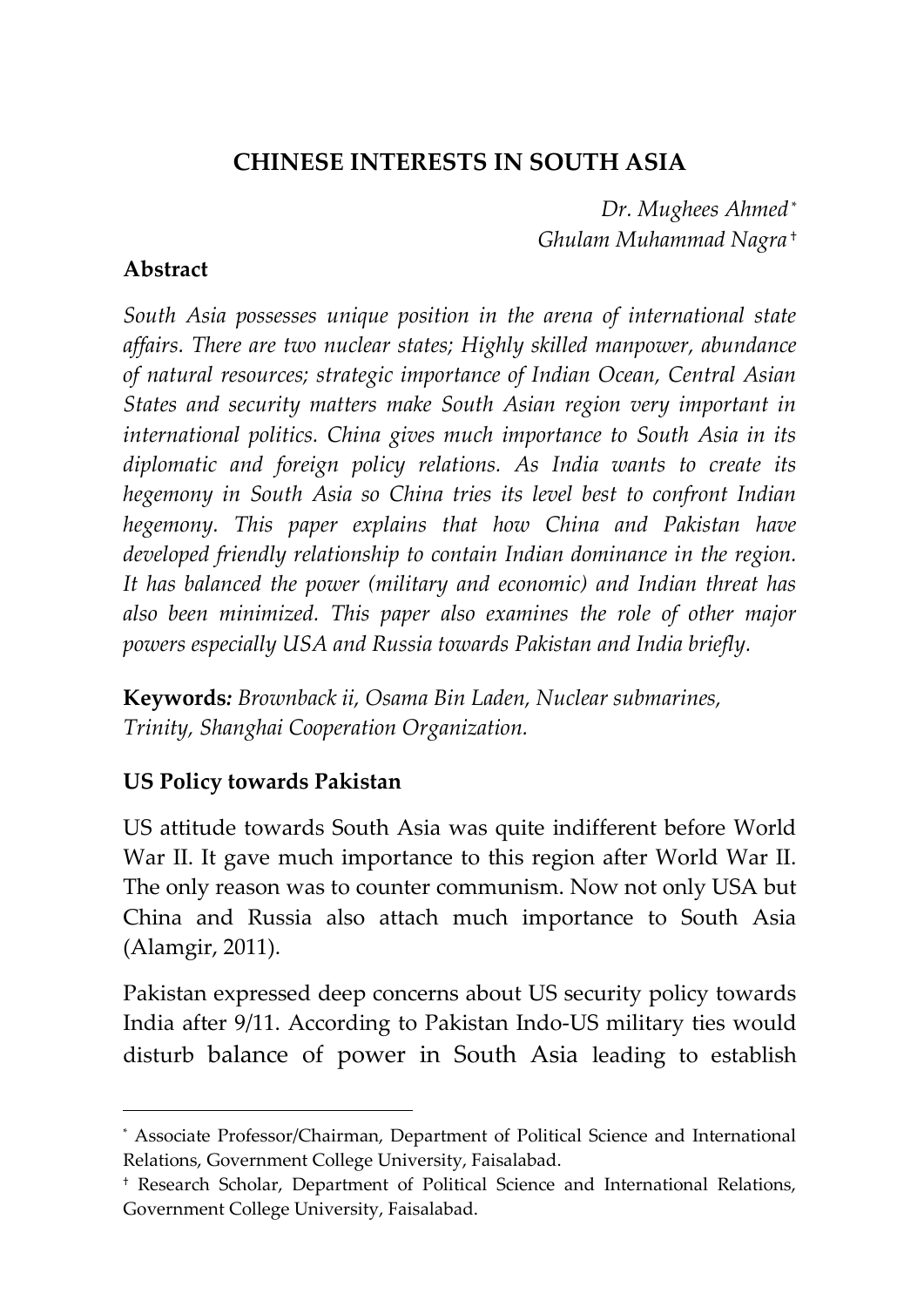Indian hegemony in the region. When US approved Israel's arm deal with India, Pakistan showed its resentment about this deal (Nayak, 2005).

The 9/11 incident brought both Pakistan and US close to each other. Despite public opposition Pakistani government decided to side US in its war against terror. On the other hand US was also aware of the fact that this war could not be won without Pakistan's support. US's interests in South Asia are of wide range these include: stability in South Asia by normalizing the relations between India and Pakistan, restore peace in Afghanistan, to promote democracy and human rights, to combat terrorism threat and to check the nuclear weapons proliferation. With US military and economic assistance Pakistan is fully engaged in war against terror since 2001. US declared Pakistan 'a front line state' due to its geo-strategic importance. US needed airspace bases and logistic support to which only Pakistan was suitable while Pakistan needed economic help to shoulder its weak economy. On Pakistan's positive response US lifted all sanctions under Brownback ii. This war on terror proved completely different from the 1950s proxy war and 1979 Soviet war in Afghanistan as hundreds and thousands of innocent people were massacred due to suicide attacks by the militants. Although Pakistan gained billion dollars but the repercussions were quite catastrophic resulting in economic loss, downfall of several institutions and many questions arose about its sovereignty. Pakistan handed over the control of Shamsi, Jacobad, Pasni and Dalbandin military bases to USA. Consequently, Al-Qaida and Taliban were removed from the scene. Pakistan deputed 35,000 troops on borderland and 420 terrorists belonging to Al-Qaida and Taliban were captured by law enforcing agencies. The war package given by US included: \$3 billion in economic aid and military training, writing off \$ 1 billion debt, \$ 1 billion grant and \$ 1.2 billion for arms. Despite receiving this economic aid Pakistan has to face bomb blasts and suicide attacks on daily basis. Pakistan increased the number of soldiers to 90,000 for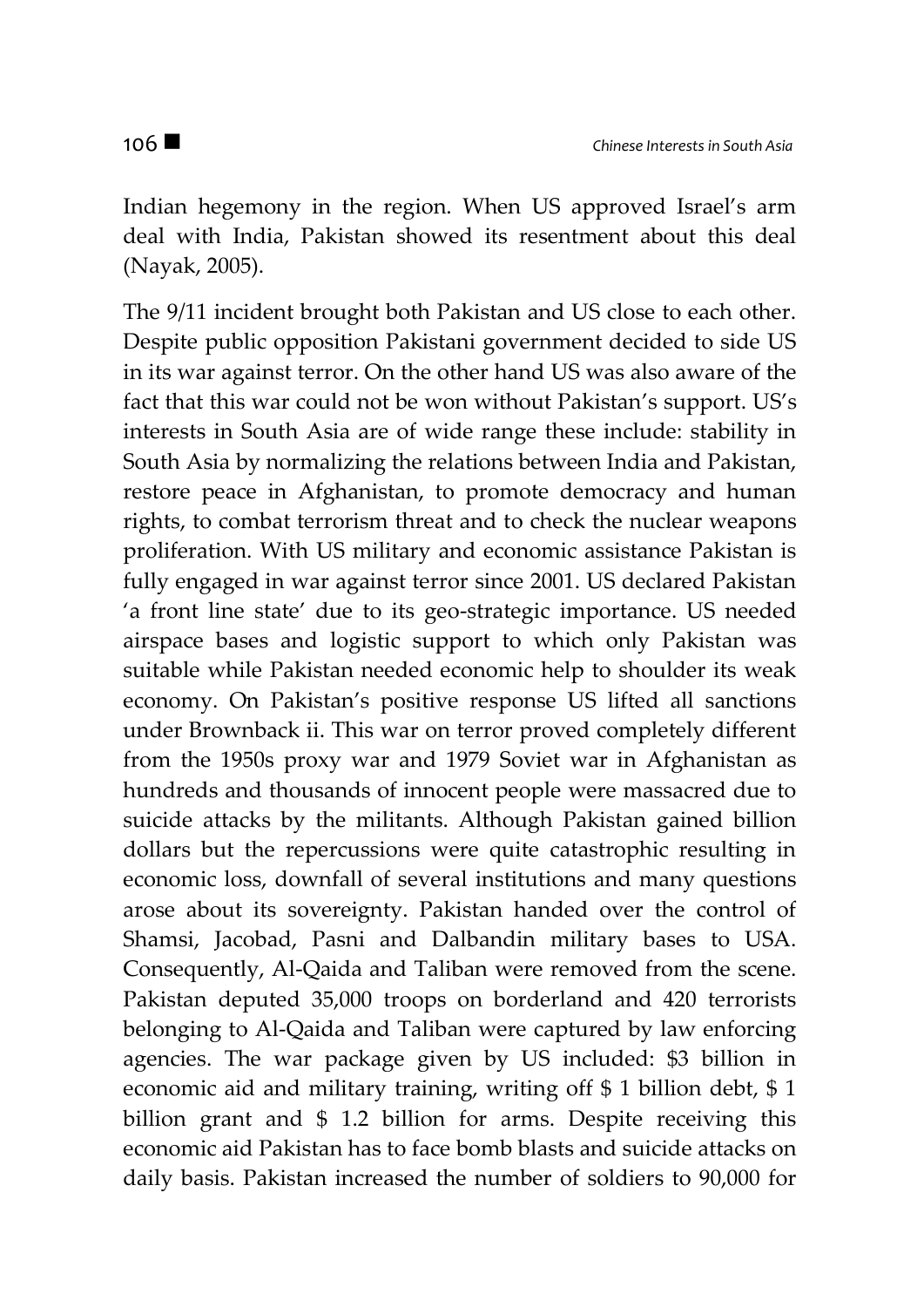fighting and deployed 200000 at frontline. Till April, 2010 Pakistan suffered 8,141 incidents of terrorism. On the other hand economic assistance received by Pakistan was \$ 15 billion to \$ 17 billion. It was an average of some \$ 374 million per year. Whole country was under the flames of terrorism. Since 2002 US aid to Pakistan was \$ 8.5 billion and economic loss was \$ 43 billion (Akhtar, 2012).

US economic and military aid to Pakistan made Indian leadership suspicious so that it would not disturb balance of power in the region. After 9/11 US adopted same policy towards Pakistan as was during cold war. All sanctions imposed after nuclear explosion were lifted and restored economic and military aid to Pakistan to combat the threat of terrorism (Riaz, 2011).

Despite close relationship after 9/11 there are found some hurdles in Pak-US relationship which need to be addressed as early as possible. Due to hostile US attitude towards Pakistan a large number of populations in Pakistan often express anti-America sentiments. Drone attacks in FATA have taken lives of innocent people. Pakistanis showed resentment against these attacks. According to a survey report 60% Pakistanis deemed USA as their enemy. Raymond Davis incident in Lahore and CIA activities in Pakistan and Salala Check post incident of November 2011 in which 24 soldiers were killed raised hat redness among the Pakistanis against USA. Moreover, killing of Osama Bin Laden on 2nd May, 2011 in Abbottabad also cropped up mistrust between the two countries. Apart from this there is clash of interests between USA and Pakistan about the region. USA dislikes Pakistan's close relationship with China while Pakistan seems to be disturbed about growing Indo-US relationship. Pakistan agitated on Indo-US civil nuclear deal which may tilt the balance of power in Indian favour. Chinese interest in Gwadar Port is against US interest. USA opposed Iran-Pakistan-India gas pipe line project. USA also alleged Pakistan in transferring of nuclear technology to Libya, Iran and North Korea. Chinese cooperation to Pakistan in civil nuclear technology made USA quite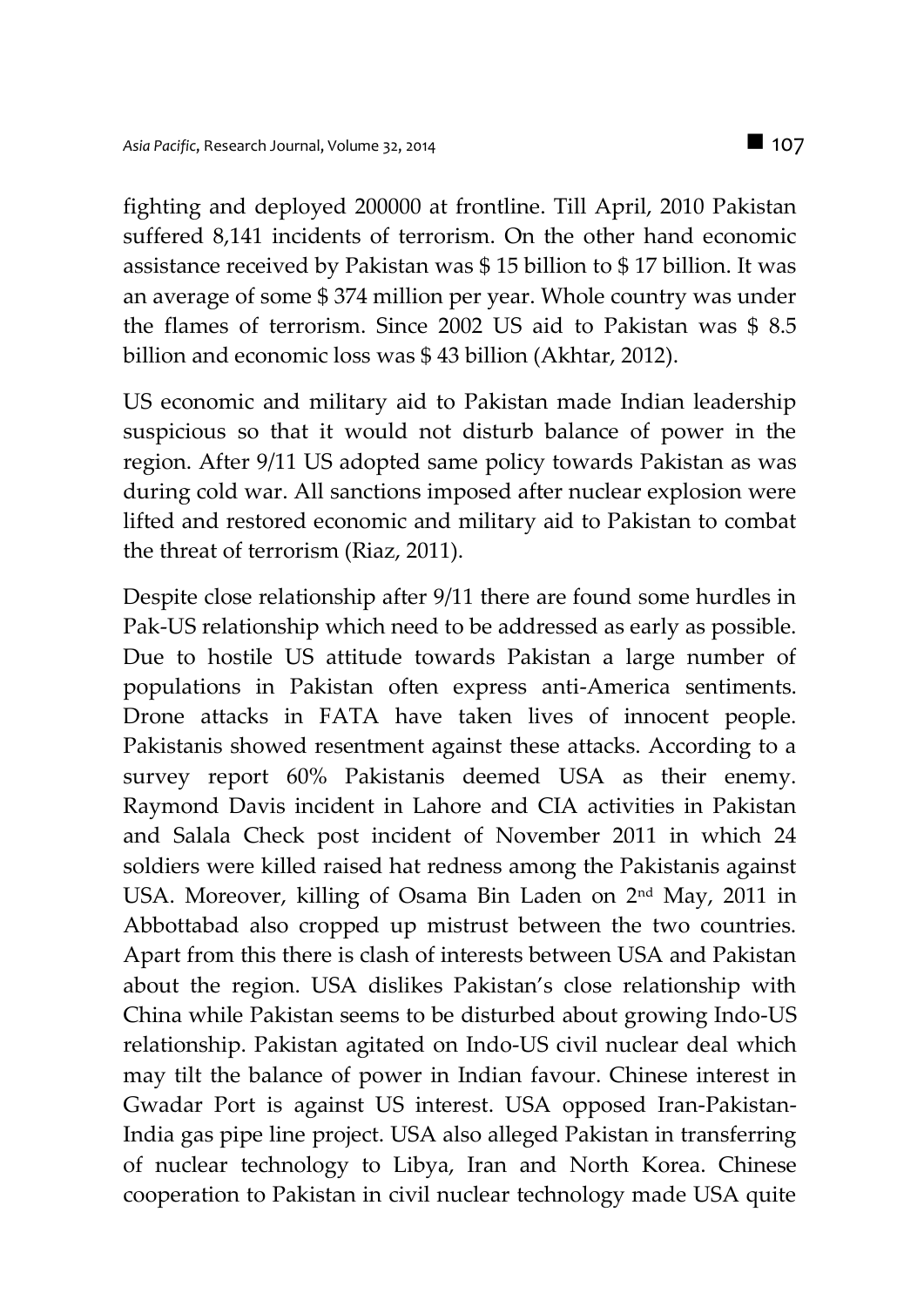suspicious. Islamic militancy is also the cause of mistrust between the two. Pakistanis dislike anti-Islamic propaganda by America. All efforts made by USA to back hegemonic designs of India in South Asia create doubts in the minds of Pakistan. All the aforesaid factors are the main cause of mistrust between the two countries which should be resolved on top priority basis (Akhtar, 2012).

USA completely ignored Pakistan before the occurrence of 9/11 incident. However after 9/11 both became staunch ally to win war on terror (Zaib, n.d).

So these hurdles could be removed by taking several steps. People play an important role in binding the states in strong bond. At this juncture all mistrust and misunderstandings found in the minds of people should be removed. USA should adopt trade policy rather than aid to Pakistan as its policy towards India. USA should make endeavours to improve Pakistan's health system, educational system, and creation of job opportunities and strengthening of economy. USA should write off all debt due on Pakistan. The policy of dialogue should be adopted in tribal areas and Afghanistan. USA should provide help to Pakistan in curbing the menace of drug trafficking. All kind of modern weapon must be given to Pakistan to cope with militants and terrorists. USA should ease visa restrictions imposed after 9/11 to increase people to people contact. USA should adopt such policy in South Asia which could not disturb balance of power in the region (Akhtar, 2012).

### **US Policy towards India**

The dawn of 1990s sought the end of cold war and both Washington and New Delhi decided to start a new era of strategic partnership. The whole scenario changed when India made atomic explosion in 1998 and US imposed sanctions on India. On parallel side efforts were continued to bridge the gulf and finally in 2000 Vajpayee announced a national alliance policy with US to deepen the India-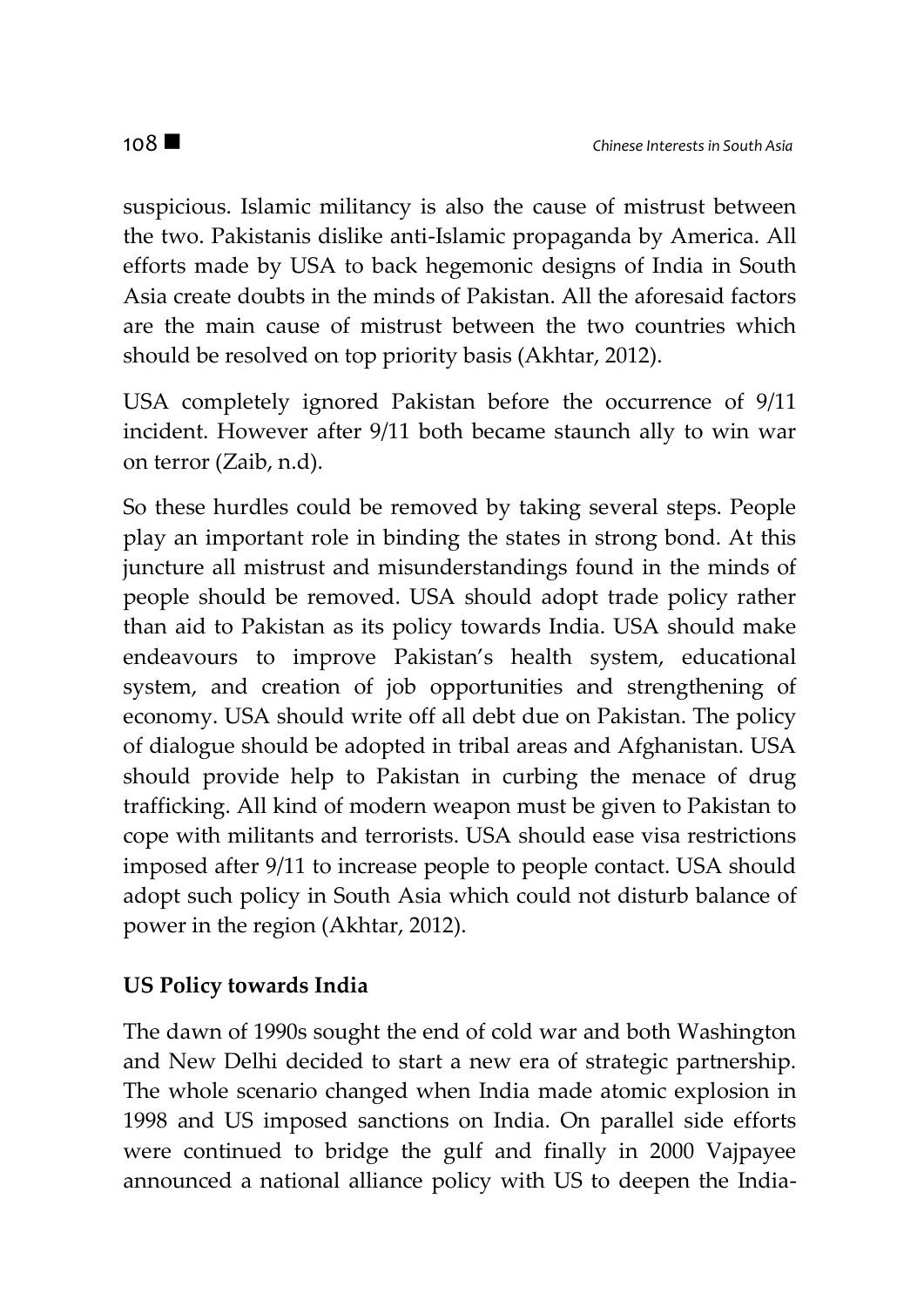American partnership in tangible ways. However bilateral relationship got a new momentum when President Bush came to scene. He focused on strengthening strategic partnership with India. In November, 2001 a meeting held between President Bush and Prime Minister Vajpayee to enhance cooperation in various fields including: cooperation in civil nuclear and economic matters, space and scientific technology and regional security matters. US assured India that after 9/11 Pak-US close relationship would not affect US policy towards India. US lifted all sanctions from India imposed after nuclear explosion. India supported US in its war on terror and offered its bases for this purpose. Actually India wanted to get maximum benefits from US as it got from Soviet Union during cold war. These benefits in high technology later on known as "trinity" issues and steps taken in this regard were termed as the Next Steps in Strategic Partnership or NSSP. Several bilateral agreements took place between US and India regarding arms trade and defensive needs including: 12 counter-battery radar sets, a deal of arms sale in 2002 and combined military exercises. Keeping aside Pakistan's resentment US continued its support to India ignoring the fact that would disturb balance of power in South Asia (Javaid & Fatima, 2012).

US-India strategic partnership took a new turn when Congress party came to power in India in 2004. Both agreed to strengthen military and economic bilateral relationship. Leadership of both the countries decided to enhance cooperation in these fields (Nayak, 2005).

As far as NSSP were concerned both US and India decided to make cooperation in high technology. For this purpose first agreement was taken place in 2004. Second step in NSSP was to make cooperation in the field of space technology. The most important step in this regard was Indo-US nuclear deal. President Bush signed this deal on October 8, 2008 paving the way for gaining more strategic benefits to India. After this deal India could seek the cooperation of Nuclear Supplier Group and became the member of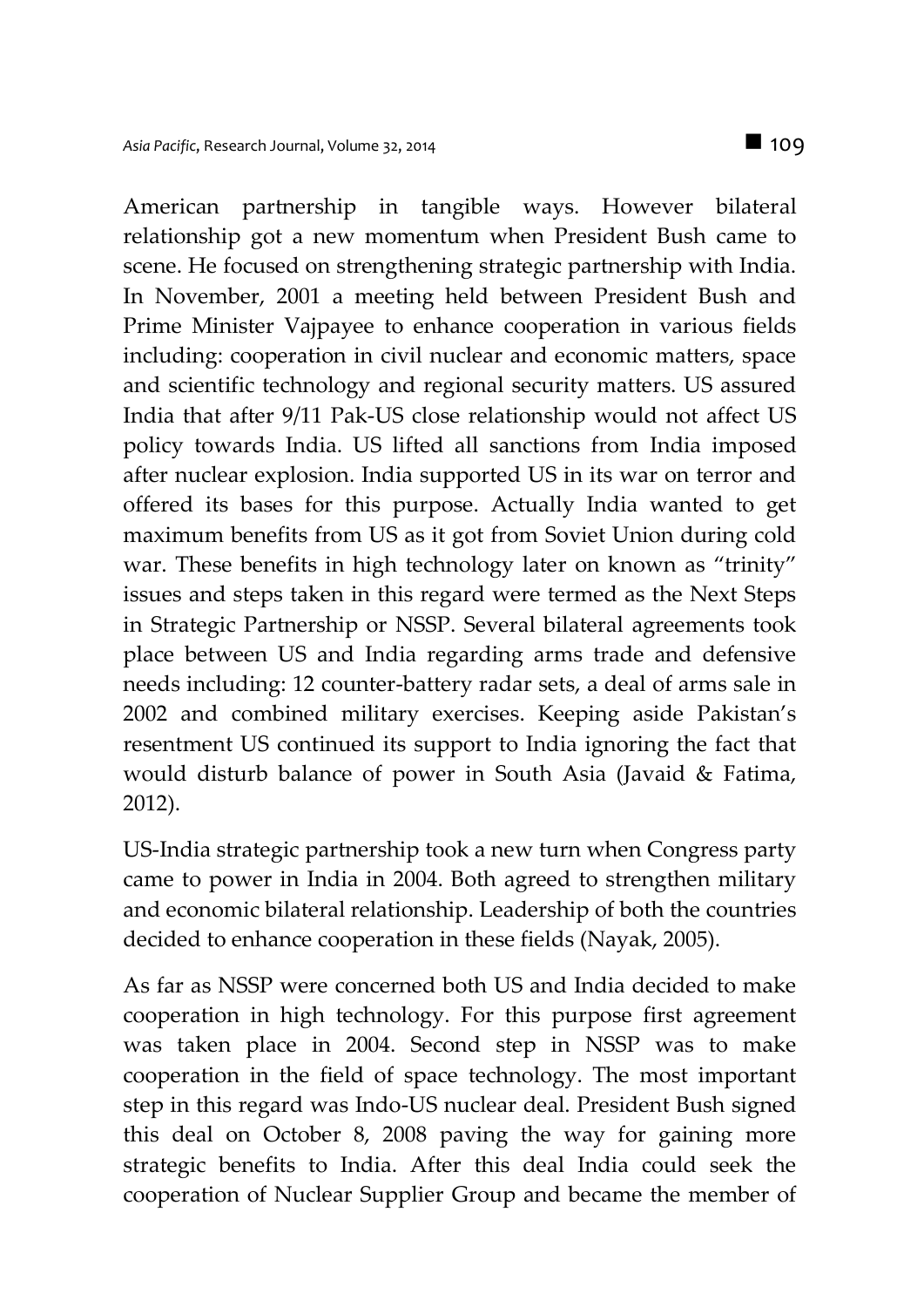NPT without signing it. Pakistan severely criticized this deal as it would tilt balance of power in South Asia towards India. US ignored the criticism by saying that both countries have different histories and different needs (Javaid & Fatima, 2012).

# **Russian Policy towards Pakistan**

Pakistan's policy towards Russia is over emphasized by Indo-centric approach, western dependence and historical legacies. Many ups and downs occurred in their bilateral relationship. There is found negative mindset in their cordial relationship. Western perception and Indo-Russian relationship determined Pakistan's policy towards Russia. There are many challenges found at regional and global level to which both countries could cope with effectively. Pakistan in the current scenario is looking for new opportunities to counter US challenges and western motives and Russia could help Pakistan to overcome these challenges. The geopolitical and strategic situation of the region demand good relationship of both the countries (Hussain, 2012).

After Indo-US nuclear deal and strategic partnership both Russia and Pakistan could come close to each other. Pak-US relations after this deal took new turn and this also disturbed power conundrum in South Asia. In 2012, President of Pakistan and army chief visited Russia to cement bilateral relationship on strong footing (Haq, 2012).

The relationship between the two could be improved and there is found a lot of potential if all the misperceptions and negative mindsets are removed. Both could enter in cordial relationship due to security matters found on regional and international level. Despite having no good relationship it is interesting to note that there is no any clash on any bilateral issue (Hussain, 2012).

Russia and Pakistan were on two opposite poles during cold war. Even after the fall of Soviet Union western motives in the region and rivalry in Central Asia widened the gulf between the two countries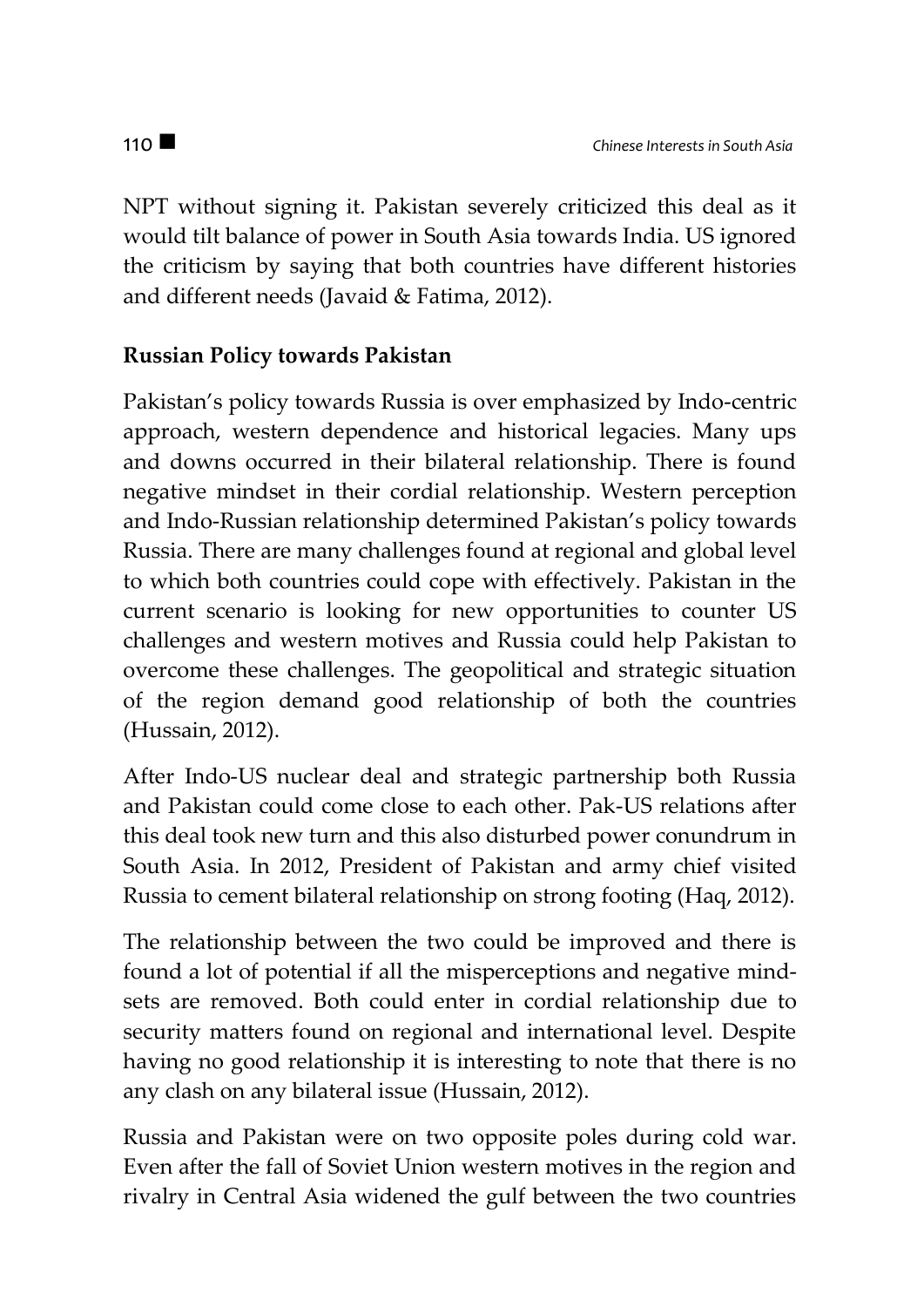#### (Haq, 2012).

After cold war Pak-Russia relations entered in new phase. Pakistan's policy of becoming strong ally of west in war on terror brought close to both Russia and Pakistan. Russia provided assistance to Pakistan in overthrowing Taliban from Afghanistan. Russian Prime Minister Mekhail Fradkov's visit to Pakistan in 2007 strengthened bilateral relationship. Agreements regarding improving of economic ties and promoting bilateral relationship were signed. A MoU regarding oil exploration took place on November19, 2007 when Pakistani Petroleum minister visited Russia. However due to lack of political ties economic relationship is seemed to be sluggish and indifferent? It is shown from the annual trade which is only \$700 million. Also defense relations are very weak. A major breakthrough occurred in 2011 when Putin supported Pakistan's inclusion in Shanghai Cooperation Organization. He also assured Pakistan for giving assistance in the expansion of Steel Mill and uplifting of Guddu and Muzaffargarh power plants and developing the Thar Coal Project. Foreign policy makers in Pakistan should redirect and revise foreign policy so that mistakes committed in past be avoided. Pakistani leadership's visits to Russia in past proved very fruitful either it was Tashkent agreement in 1960s or making of Steel Mill in 1970. In June 2002, President Musharraf's visit to Russia was important in which emphasis was laid down on to institutionalize the relations. Several joint working groups were decided to establish to promote intergovernmental harmony, strategic stability and to counter terrorism (Hussain, 2012).

Pakistan through the platform of Shanghai Cooperation Organization (SCO) can cultivate good relationship with Russia. Both the countries are intended to enhance their bilateral and multilateral relationship (Khan, 2012). There are found various sectors on which bilateral relationship could be strengthened including: space technology, oil and gas, steel, energy and telecommunication (Hussain, 2012).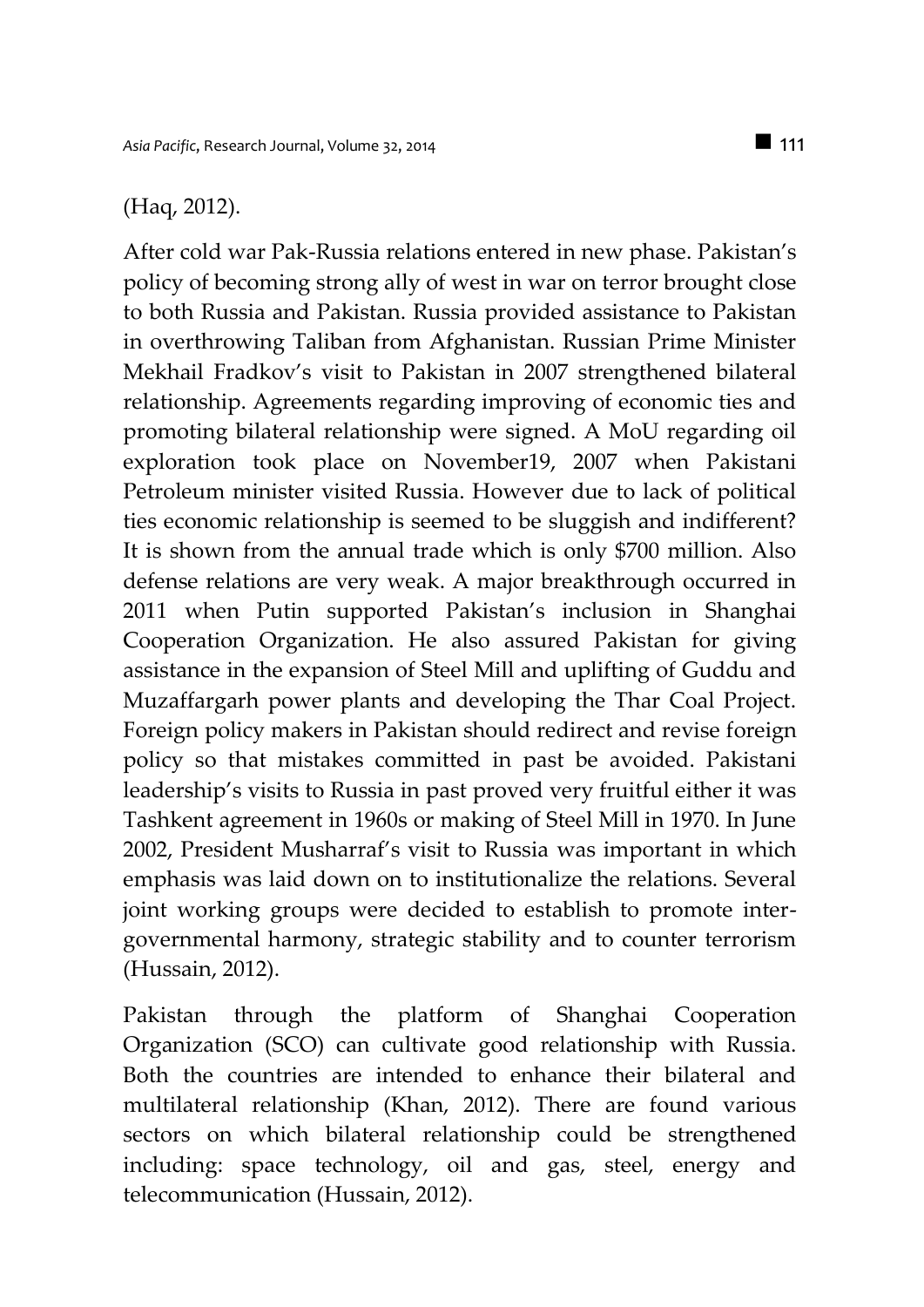Although Pakistan is strong ally of USA in war against terror however it realized soon that this war could not be won without Russian support due to its influence in the region. President Musharraf's visit to Russia after Zulfiqar Ali Bhutto bridged the gulf and brought close to Russia and Pakistan (Khan, 2011).

Pakistan's policy of becoming ally of one power harmed it strategically, socially and economically. Its aligning towards USA could not fulfil all expectations and loosed other options to cite an example Kashmir issue. Moreover, it became more insecure against India who is becoming regional power in South Asia. Indo-US nuclear deal also tilted balance towards India. Despite US assurance Pakistan could not make its economy strong and stable. Pakistan's policy of ignoring Soviet Union to make its society progress and modern could not achieve the desired results rather it divided the whole society. In this regard Indian policy seems to be better who maneuvered the western democratic practices and norms in a better way. The situation could be improved if Pakistani decision makers follow a policy based on preserving national interest and rationality. All these facts demand redirecting and revising of Pakistan's foreign policy towards Russia. It should be devoid of lost opportunities and past mistakes. All the past misperceptions should be reversed. Certain objectives like Salala incident, the Afghan imbroglio, Indo-US nuclear deal and weakening of economy should be kept in mind while chalking out foreign policy towards Russia. The policy makers should give due weight age to new approaches, new readings, geostrategic environment and geo-political situation of the region. It should be based on bold step and rational understanding. As no state in the world keep itself aloof from rest of the world so Pakistan must adopt rational approach and give importance to its national interest. While having good relationship with Russia, Pakistan must not underestimate west and USA who are playing a constructive role in Pakistan's economic development. Pakistan should realize its national security objectives and adopt even handed approach to all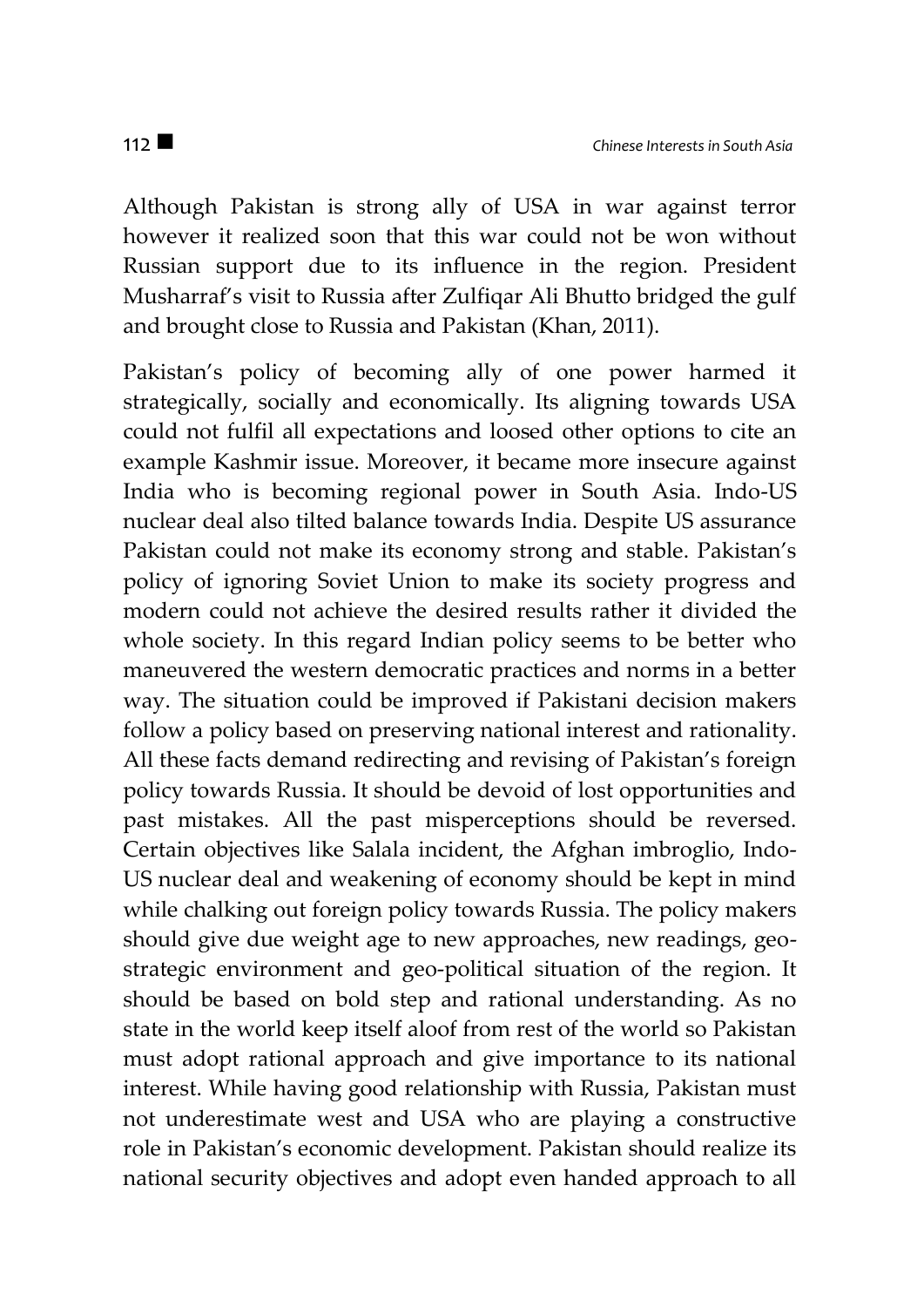great powers. There is no other alternative to Pakistan except to reform and re-visit its foreign policy towards Russia (Hussain, 2012).

## **Russian Policy towards India**

Russia and India are good friends to each other after 9/11. Both have strategic partnership and are cooperating to each other in different sectors. Their relationship was beautifully explained by Prime Minister Manmohan Sing when Russian Prime Minister Vladmir Putin paid visit to New Delhi in March 2010.

> "Relations with Russia are a key pillar of our foreign policy, and we regard Russia as a trusted and reliable strategic partner. Ours is a relationship that not only stands independent of any other, but whose significance has grown over time. Our partnership covers areas such as defense, civil nuclear energy, space, science and technology, hydrocarbons and trade and investment." (Scott, 2011)

Russia fully supported India for getting benefits from Nuclear Suppliers Group and played role in making nuclear civil deal with other countries. In UN, Russia is staunch supporter of India for getting permanent seat in Security Council. Russia is providing all kinds of sophisticated weapons to India and all defensive needs of India are being fulfilled by Russia (Stobdan, 2010).

Both Russia and India have agreed to make Indo-Russian Inter-Governmental Commission to strengthen trade and economic cooperation. Under which 11 joined working groups including pharmaceuticals, petroleum, coal industry, metallurgy, cultural cooperation, power and energy, cooperation with the regions, science and technology, the environment and natural resources and trade and economic cooperation are working (Scott, 2011).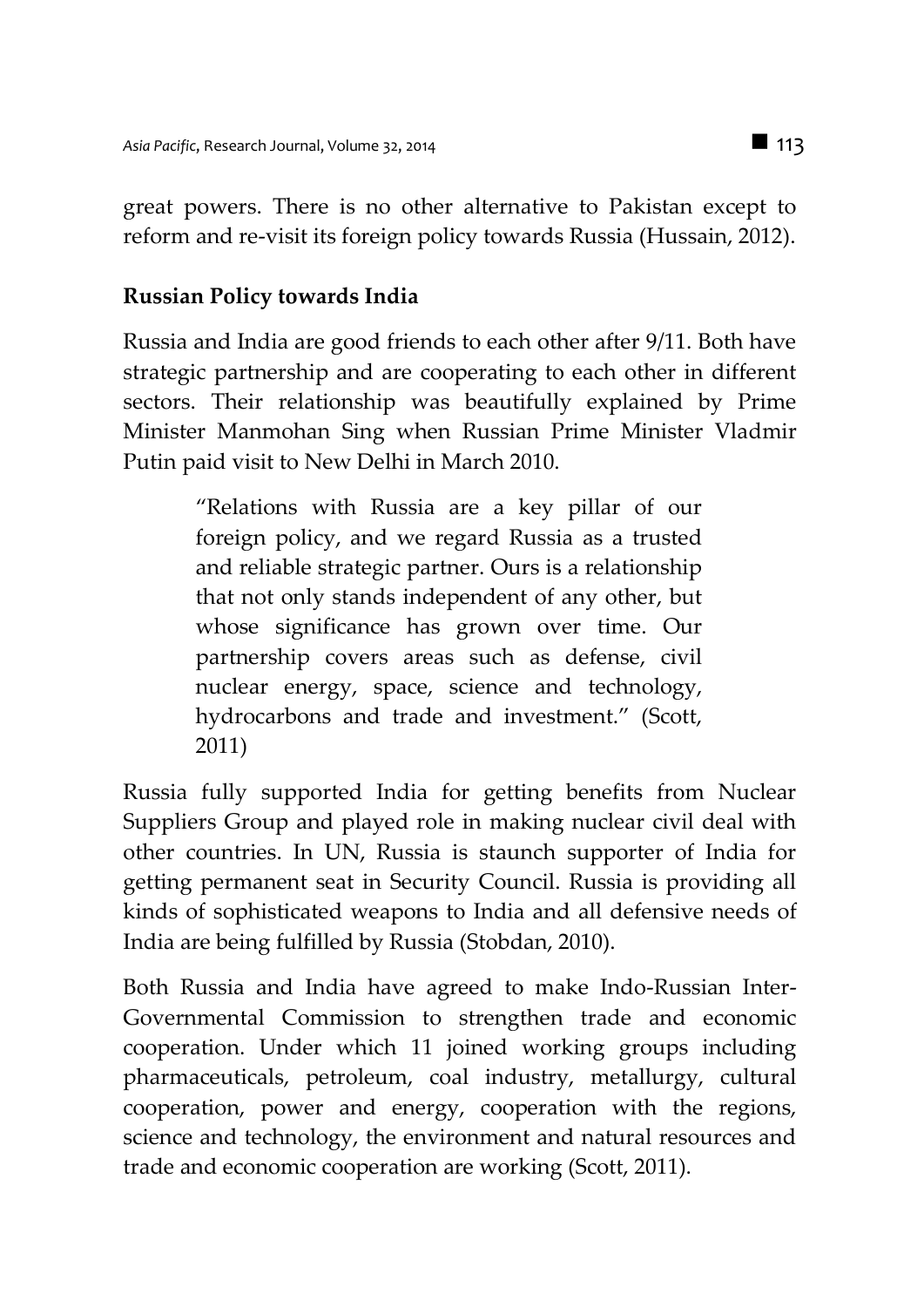As far as their trade relationship is concerned there is found diversification in their relationship. Russia is a good market for Indian exports. Russian technological and scientific advancement could be beneficial to India in different ways. India could be a great market for Russian raw material and energy resources (Stobdan, 2010).

In defense sector the relationship between India and Russia is very deep rooted. At that time India is using about 800 defense production Russian facilities. India has replaced China as number 1 arms importer from Russia (Scott, 2011).

Indian military has remained throughout its history under Russian influence. Under a deal India acquired Sukhoi from Russia. Several agreements took place to enhance the capability of Indian Navy at different stages. The range of defense cooperation was wide including transfer of technology to India, making of Indian equipment modern and Indian access to Russian arsenal (Foshko, 2011).

India got different kind of defensive equipment from Russia including: helicopters (Mi-17, Mi-18 etc), aircraft (MIG29SMT, SU30K, and SUMKI) and air defense system (AK630, 30mm, etc). According to another agreement Russia would provide 3000m for 42 Sukhoi-30MKI fighters. Russia also provided 230 aircraft and 50 fighters. Other equipment provided by Russia included: sensors, engines, artillery and armored vehicles (256M Tunguska) and variety of missiles. Maritime assistance included: nuclear submarines (Akula-2 lease), submarines (kilo/Sindhughosh), frigates (Talwar Stealth) and aircraft carrier. Russia not only provided various armaments rather made India self-sufficient in Brahmas missiles, radars, T72MI Tanks, anti-tank and anti-ship missiles (Scott, 2011).

Russia supported India in all its regional policies keeping in view its security objectives and geopolitical needs. India got full Russian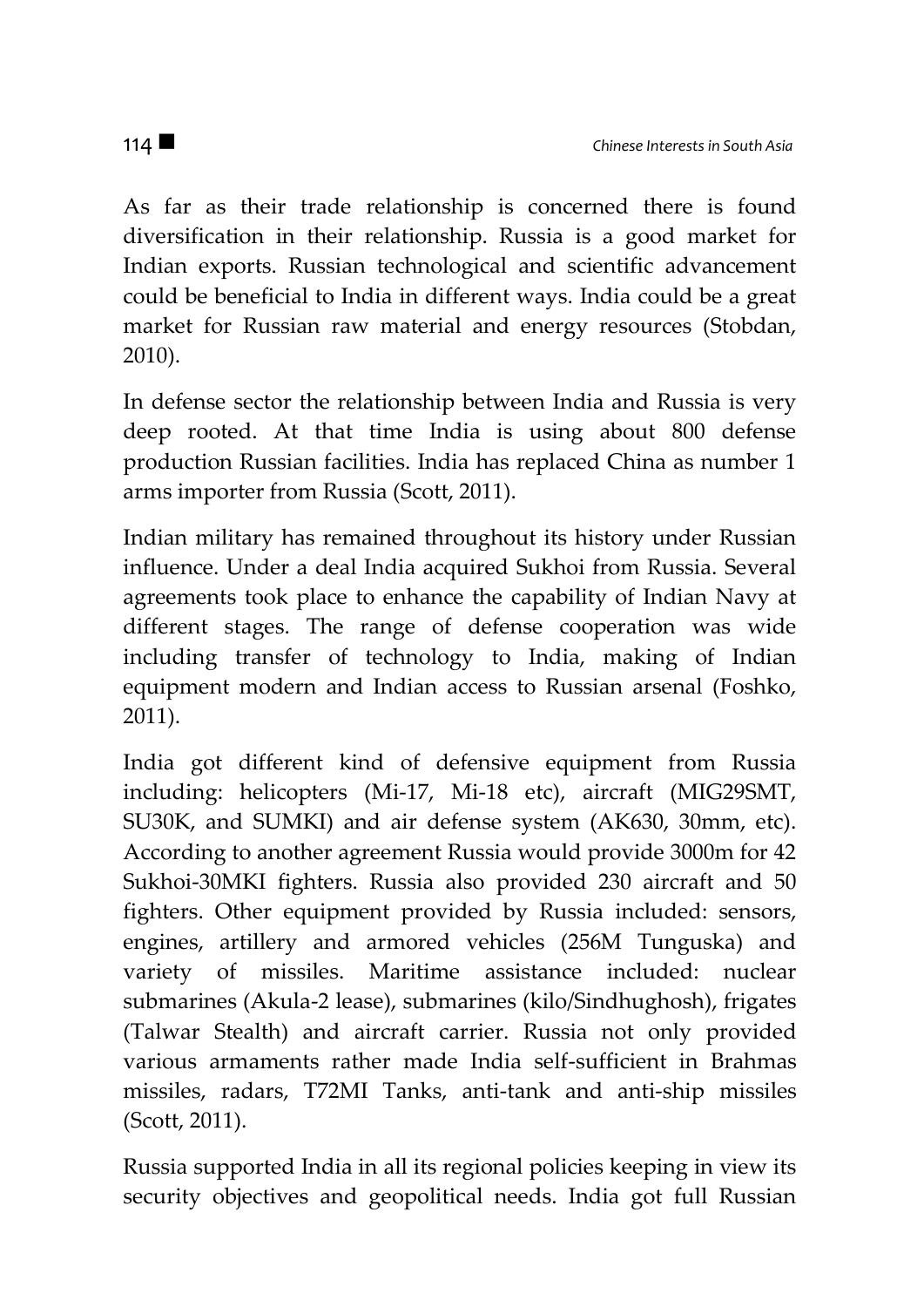cooperation for the membership of SCO. There is found quite similarity on Afghan issue between both the countries (Foshko, 2011).

According to India only strong Russia could maintain power equilibrium in world politics and would pay the way for multi-polar system in the world. Under this system India could play crucial role and this seems to be main Indian 'Strategic Synergy' (Scott, 2011).

# **Chinese Strategic Interests in South Asia**

China is fully involved in South Asian politics. Indian motives of becoming regional power are explicit to China. Therefore China supports Pakistan to keep balance of power in South Asia and to ensure peace and stability in the region. Apart from Pakistan and India other South Asian states are also very important.

As far as Chinese policy towards Afghanistan is concerned after 9/11, China gave less importance to Afghanistan which is shown on Chinese refusal to join the International Security Assistance Force (ISAF). Apart from western interests in Afghanistan, China gave priority to security matters particular in Xinjiang and in general in Afghanistan. After 9/11 incident when US and its allied forces entered in Afghanistan China kept itself aloof from the Afghan issue. However China seemed to be worried about the security of Xinjiang due to its linkage with 'East Turkistan'. As Taliban and Al-Qaeda have influence in 'East Turkistan'. To China after withdrawal of ISAF International Community should support Afghanistan on five principles which are: efforts to promote Afghanistan ability to safeguard national stability and peace, backing of Afghanistan on its efforts for national reconciliation by itself, benefit and respect to all the states especially all the neighbouring states of the region, supporting Afghanistan in its efforts for strengthening its economy during this period and after 2014 and all support for Afghan owned and Afghan led process of reconstruction and peace. For the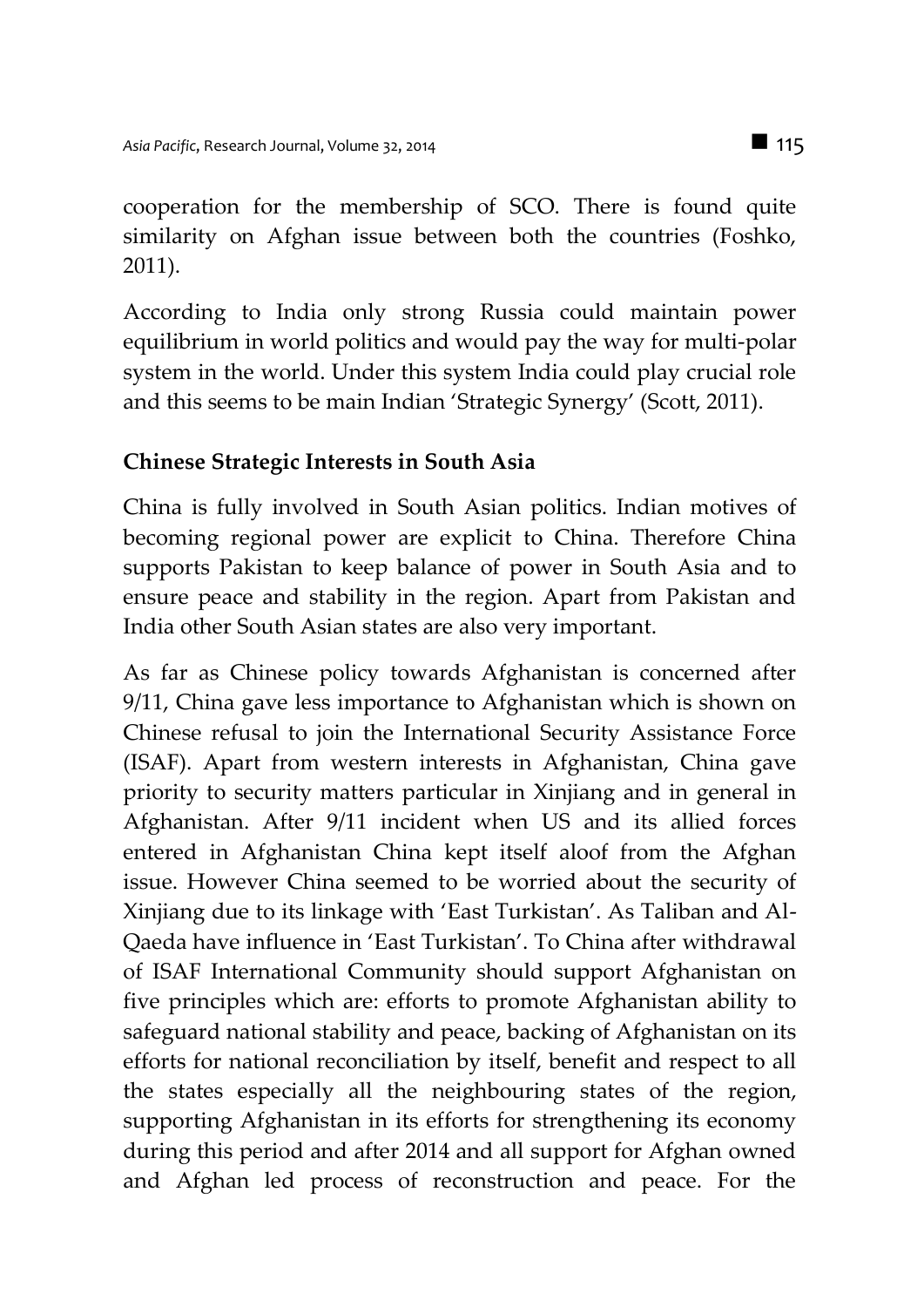economic revival of Afghanistan Chinese companies are taking active part. China provided assistance to Afghanistan in Aynak Copper, metallurgy, railways, steel, coal power plant, coal mines and oil and gas (Huasheng, 2012).

China and Bangladesh diplomatic relationship was established in 1975. The relationship which was weak at the early stage soon got strengthened with the passage of time. However after 9/11 China is providing all types of assistance to Bangladesh so that it could not come under Indian influence in South Asia. Actually India wants to counter Indian hegemony by developing close relationship with Bangladesh, Myanmar and Pakistan. At present China is supporting all types of arms to Bangladesh including Air Force's combat aircraft, navy's frigates and patrol craft and tanks and light tanks. Bangladesh is getting all types of military equipment from China after Pakistan. An important agreement on defense cooperation took place between the two in December, 2002. The aim of this agreement was to modernize Bangladesh military, supply of military hardware, defense production and military training. This agreement could be termed as 'Bangladesh-China Treaty of Friendship and Strategic Cooperation'. China is also developing Chittagong Naval Base. All these developments would lessen Indian influence in the region (Kapila, 2003).

China's policy towards Bhutan seems to be very cautious. Bhutan throughout its history remained under the umbrella of India. However culturally it is close to Tibet. Tibetan language and Buddhism have deep impact on Bhutanese. China is deliberately ignorant towards Bhutan for the sake of Tibet integration and stability. In this way India would not interfere in the internal affairs of Tibet (Einhorn, 2008).

China gives due consideration to all South Asian states. As far as China and Maldives relations are concerned both are agreed to curb terrorism on international level. Both are contributing to each other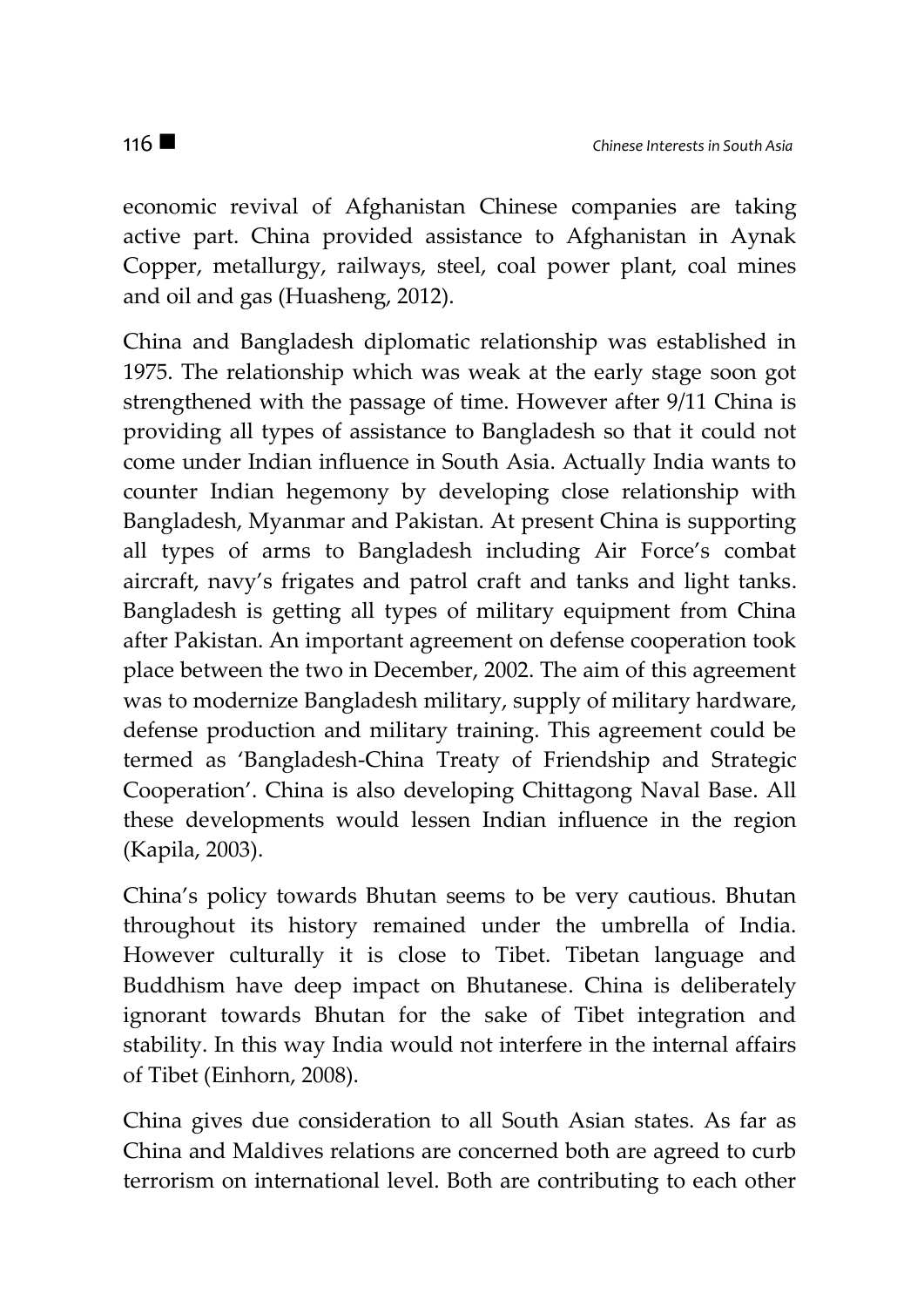in this regard. According to some reports China is taking Maldivian island Marao for twenty five years. To some quarters China would enhance its influence in the region by establishing Submarine base in this regard. When Tsunami affected Maldives China provided all kind of assistance. Several bilateral technological and economic agreements have been signed between both the countries. In spite of the fact economic relations seem to be sluggish but both are giving priority to develop tourism from 2008 (Fernando, 2011).

As Chinese policy towards Nepal is concerned Indian factor is very important. New Delhi has expressed serious reservations about increasing Sino-Nepal friendly relationship. Nepal is very important in Indian foreign policy circles. Nepal right from its beginning economically, politically and militarily remained under Indian influence. Indo-Nepal relationship got much importance due to Indian bad relationship with China and Pakistan. Indian role in Nepalese civil war put cracks in the relationship which ended in 2006 (Reilly, 2013).

The growing Sino-Nepal relationship created many apprehensions in the minds of Indian circle. China is giving military and economic support to Nepal to lessen Indian influence in the region. Contrary to India China is now becoming largest trade partner of Nepal. In 2011-12 trade between Nepal and China is USD 1.2 billion. The steps which have been taken place to gear up socio-economic relationship are: joint border management, hydropower projects and improving infrastructure and to enhance trade and tourism. Nepal relies much on China for the revival of its economy. China, on the other hand, is taking all these measure to counter Indian influence in the region (Kochhar, 2013).

Like other South Asian countries China also attaches much importance to Sri Lanka. Sri Lankan President Rajapaksa's official visit to China from 27 May to 30 May 2013 is very important. During his visit presidents of both the countries agreed on 'Strategic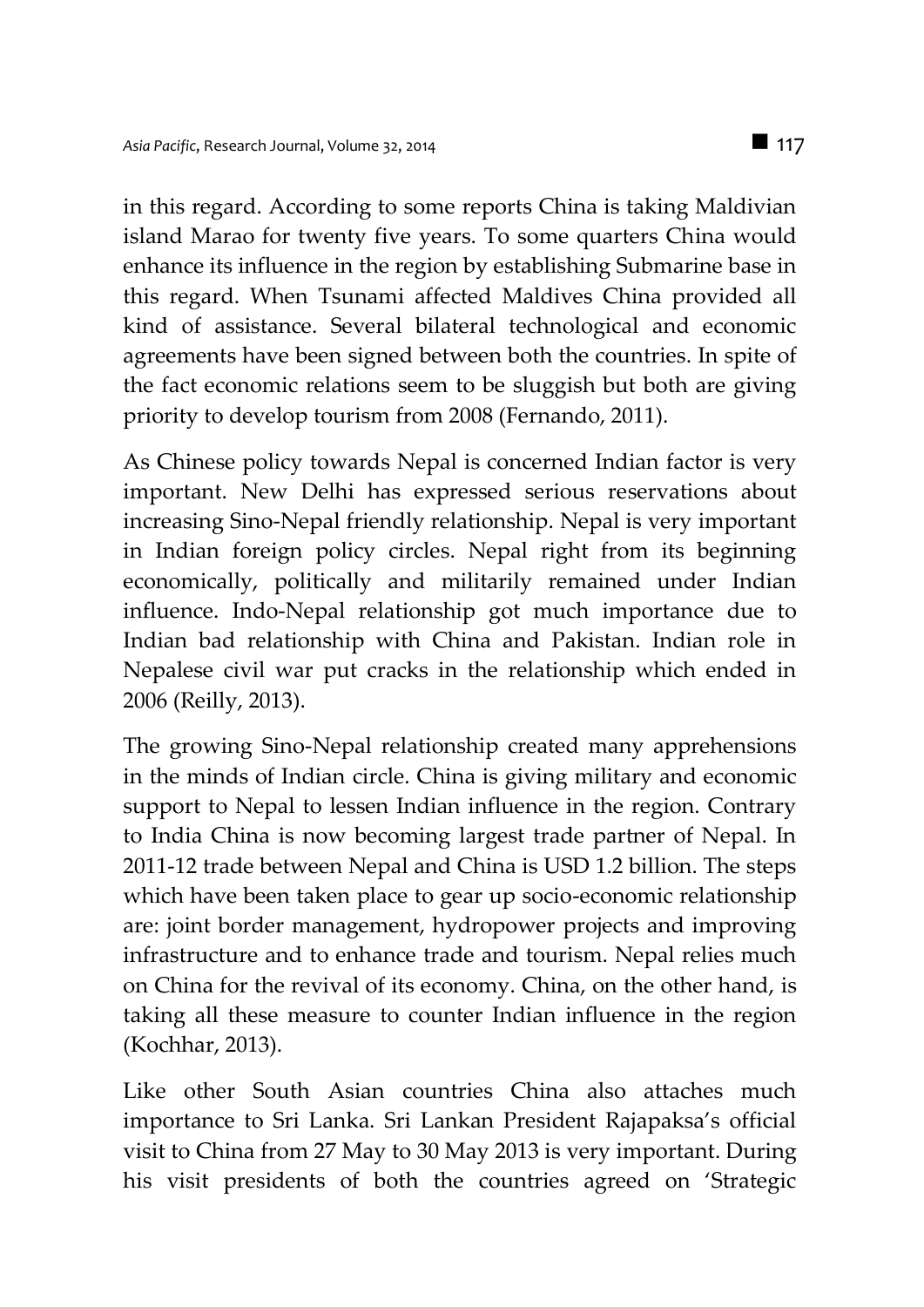cooperation partnership' between the two countries. Sri Lanka supported one China policy while China opposed the interference of any other country in the internal affairs of Sri Lanka. Several agreements relating to economy and trade were signed. These were including: agreement of free trade, Chinese easy access to Sri Lankan market, science and technology, fisheries, convention centre in Kandy and arts theatre in Anuradhapura (Asian Tribune, 2013).

Both China and Sri Lanka have entered in close military, diplomatic and economic relationship during the last few years. Sri Lanka applauded Chinese decision of supporting Sri Lanka as dialogue partner status in the Shanghai Cooperation Organization (SCO). According to an agreement China would provide arms and fund for the construction of Hambantota port in Sri Lanka. In this way Chinese influence in the Indian Ocean Region (IOR) would be increased manifold. Reports of Ross H. Munro and Booz Allen Hamilton in 2004 showed China is enhancing strategic relationship along the sea lanes and is making a string of pearls. The phrase string of pearls emerged after Malacca dilemma which showed Beijing's fear that in future oil routes through Strait of Malacca could be blocked (Samaranayake, n.d).

Pak-China relations in South Asia are very important. Both are strategic partner to each other. India tries to keep balance of power in its hands in South Asia. Under these circumstances China plays the role of balancer and supports Pakistan militarily and economically to restore balance of power in South Asia. Chinese pragmatic approach in this regard ensures peace and stability in the region. Prime Minister Nawaz Sharif during his visit to China on July 5, 2013 said Gwadar deep sea port linking with Kashgar would usher a new era of economic development. Due to its importance it was named Pak-China economic corridor. Nawaz Sharif declared it a "game changer" for the region. China deemed it very important from strategic point of view. Beijing is taking interest in this plan to get easy access to Indian Ocean. Economically this project would be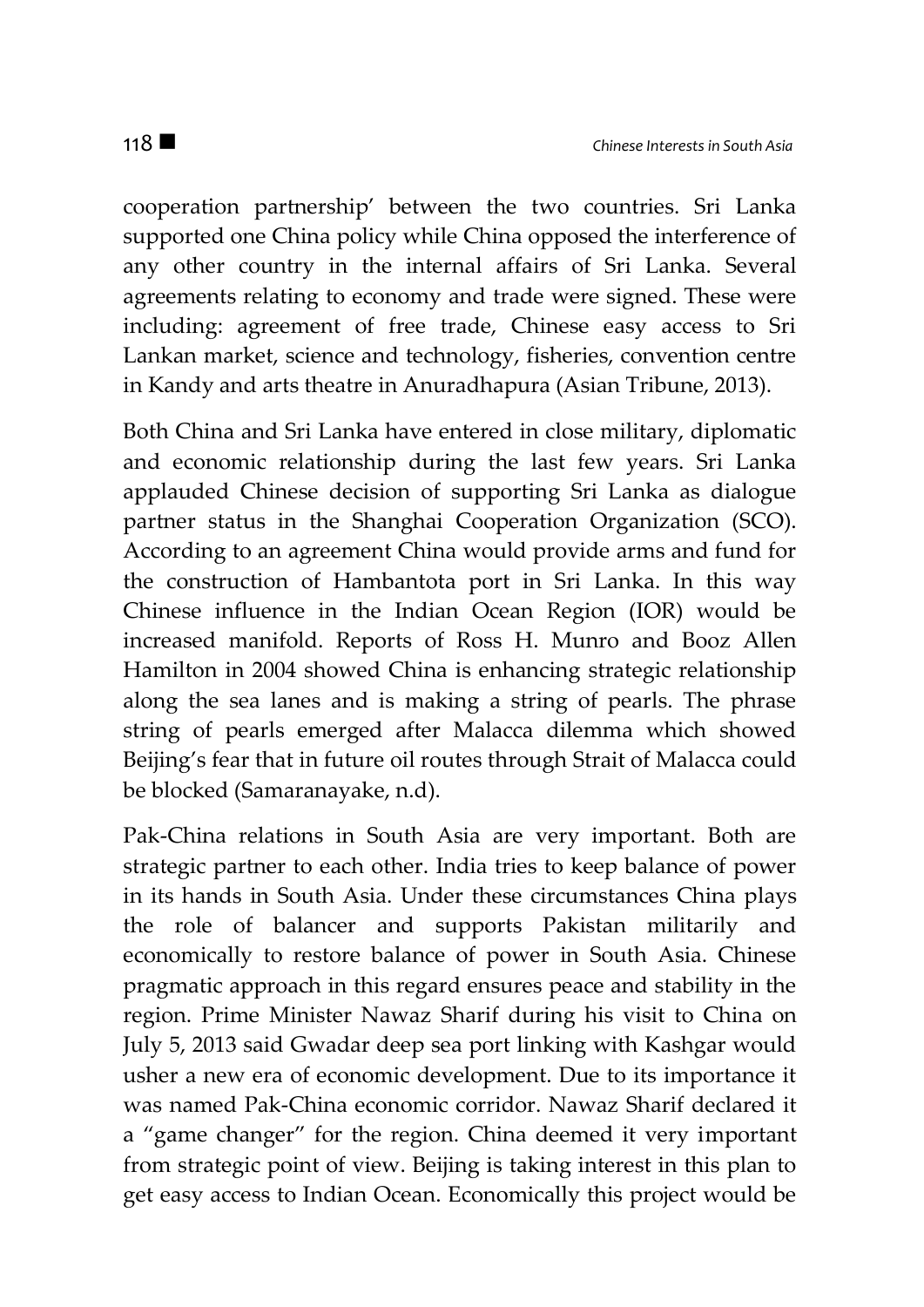beneficial to both the countries. China will easily import oil from Middle East and Gwadar port will be used for its exports to Europe and Africa. Now its control has been handed over to China so that it could be made operational as early as possible. Through Gwadar port Pakistan would easily export its commodities to Central Asia and Russia (Dawn, 2013).

There is found similarity of view on Afghan issue between Pakistan and China. Both have expressed deep concern over the withdrawal of US and its allied forces from Afghanistan after 2014. The civil war going on in Afghanistan could destabilize Pakistan. Both China and India seemed to be busy in investing in billions in Afghanistan to increase their influence. Pakistan is not worried about Chinese activities however India could manipulate its influence against the stability and integrity of Pakistan. Apart from this the growing Indo-China relationship would not affect Pak-China friendship. Pakistan is playing a significant role in Chinese South Asian strategy and protects Chinese strategic interests in the region. Any effort on the part of India to break Pak-China friendship would widen the gulf between Beijing and New Delhi. Pakistani government could use Chinese influence for the preservation of its strategic motives in the region (Iftikhar, 2013).

For regional peace and stability China deems it necessary to enter in pragmatic military cooperation with Pakistan under the circumstances of regional and global situation in the world. Prime minister of Pakistan Nawaz Sharif applauded China for investing billion dollars in Telecom and energy sectors in Pakistan. According to Nawaz Sharif Gwadar-Kashgar trade corridor which will pass through Kashmir and Xinjiang would usher a new era of prosperity in the region. He said this corridor is strategically very important as it would connect Central Asia to South. Chinese defense minister termed "all-weather" friendship of China and Pakistan as strategic choice of the two sides. Nawaz Sharif said defense cooperation between China and Pakistan would continue in future. According to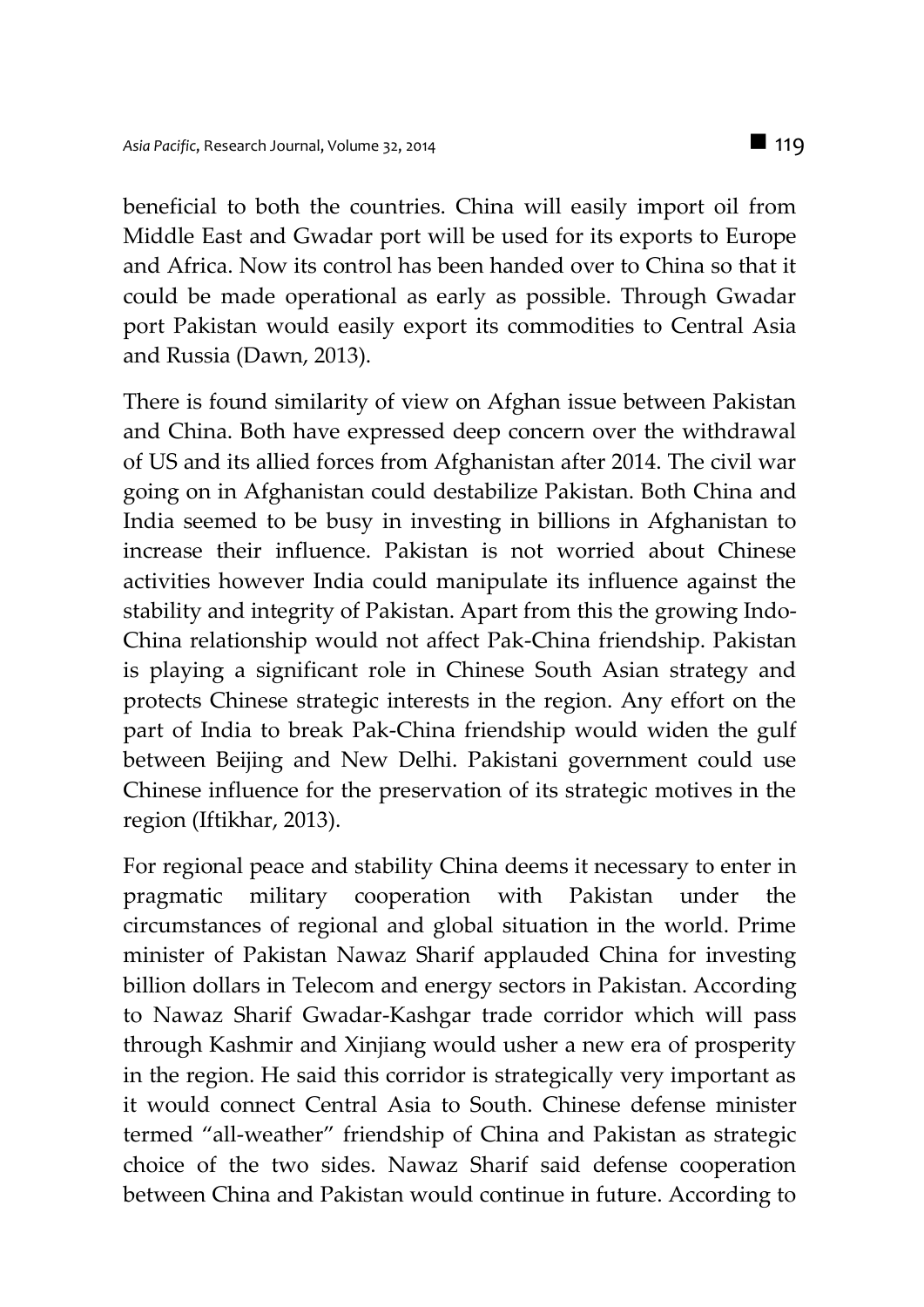him Pak-China friendship is due to convergence of views on regional and global level, excellent cooperation and strong mutual test (The Indian Express, 2014).

Since 2002 several round of talks between China and Pakistan held for security matters and mutual defense. An important agreement took place in 2008 on military security cooperation. General Tariq Majid during his visit to China saw the progress of JF-17 Thunder Aircraft Project and construction of F V 22 P Frigates for Pakistan Navy (Awaz, 2008).

As far as defense cooperation is concerned both China and Pakistan have a time tested friendship that has stood the vicissitudes of global changes since the last many decades. Their defense cooperation is very comprehensive and deep rooted encompassed to various areas of defensive and strategic needs. China is giving all kind of assistance to modernize defense industry of Pakistan. JF-17 Thunder aircrafts made with Chinese assistance have made Pakistan Air Force very strong to combat with the challenges of modern times. To equip JF-17 fighters Pakistan got Chinese radar systems and SD-10 mid-range homing missiles. China is also providing assistance for the enhancement of the Fighter China-1 (FC-1). F-6 plans are being prepared in Pakistan with Chinese assistance. Pakistan got A5, F-7P, FT5, K-8 and F-7PG aircraft from China. China also gave Air Force Awacs aircraft, Air Force JF-17 Thunder, FC-20 aircraft and Pakistan Navy F-22P frigates. PAF is interested in to buy Chinese airborne warning and control system (Awacs) and J-10 fighters. All these facts show China and Pakistan have strong military and defense cooperation (Khan, 2014).

Thus it is only China which can play the role of balancer in South Asia to ensure peace and stability in the region. The circumstances after Indo-US nuclear deal also demanded this role of China in the region. Pakistan takes China as savior and appreciates its positive and constructive role to check hegemonic designs of India in South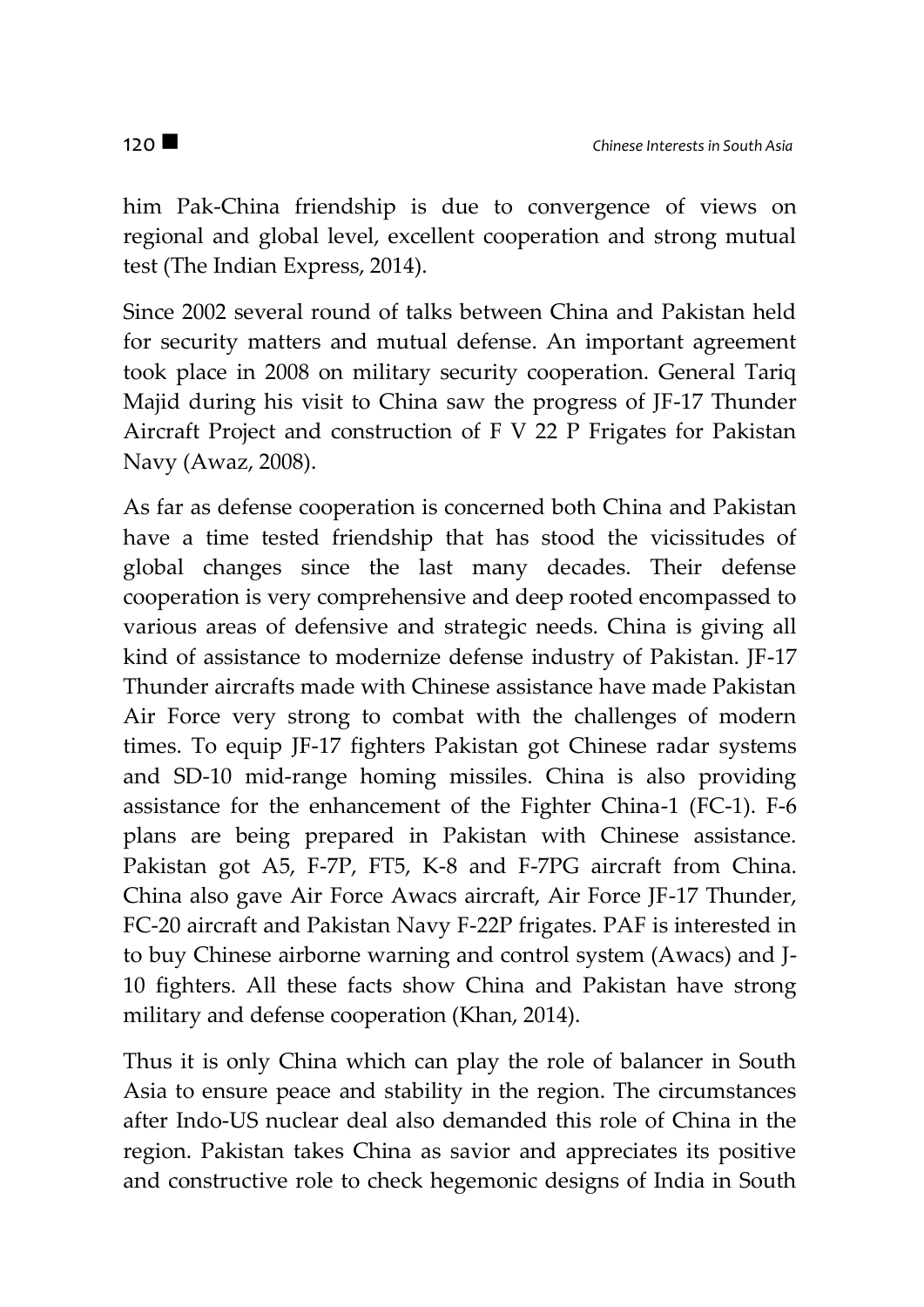Asian region. Nevertheless India tries its best to weak Pak-China friendship through propaganda machinery but its efforts ended in fail badly. Both China and Pakistan are quite aware of the fact that India is spending huge amount on purchasing of lethal weapons which would disturb balance of power and paving the way for establishing Indian hegemony in the region. India is also manipulating all its resources to persuade USA and West to hold its supremacy in South Asia (Sukhanver, 2013).

### **Conclusion and Recommendations**

In South Asia China's policy towards India is also very important as far as its strategic interests are concerned. China seems to be well awarded about Indian aspirations of becoming global power. On global level Indian ambitions include: getting of legitimate status of nuclear power, permanent membership of UN Security Council, enhancement of its prestige at global level and economic development. Chinese reaction on these issues is different. China positively supports India's role in UN affairs however it is not clear about supporting India in getting permanent seat of UNSC. On nuclear issue China does not support Indian stance of becoming member of nuclear club. Keeping in view geo-political condition of the region and Indian desires at global level are also in the mind of China. To settle border dispute several round of talks held but ended in fail (Li, 2010).

The relationship between China and India is uneasy at present due to nuclear and missile program. China showed its resentment on Indian quest for nuclear capability, long range missiles Agni-V and Agni-V1 and control over Indian Ocean. There is found 4000 Km disputed territory between the two. All these facts compelled China to forge close relationship with Pakistan while forced India to become close friend of Russia. Despite Chinese opposition on nuclear issue India concluded nuclear civil deal with USA. According to China this deal would disturb power equilibrium in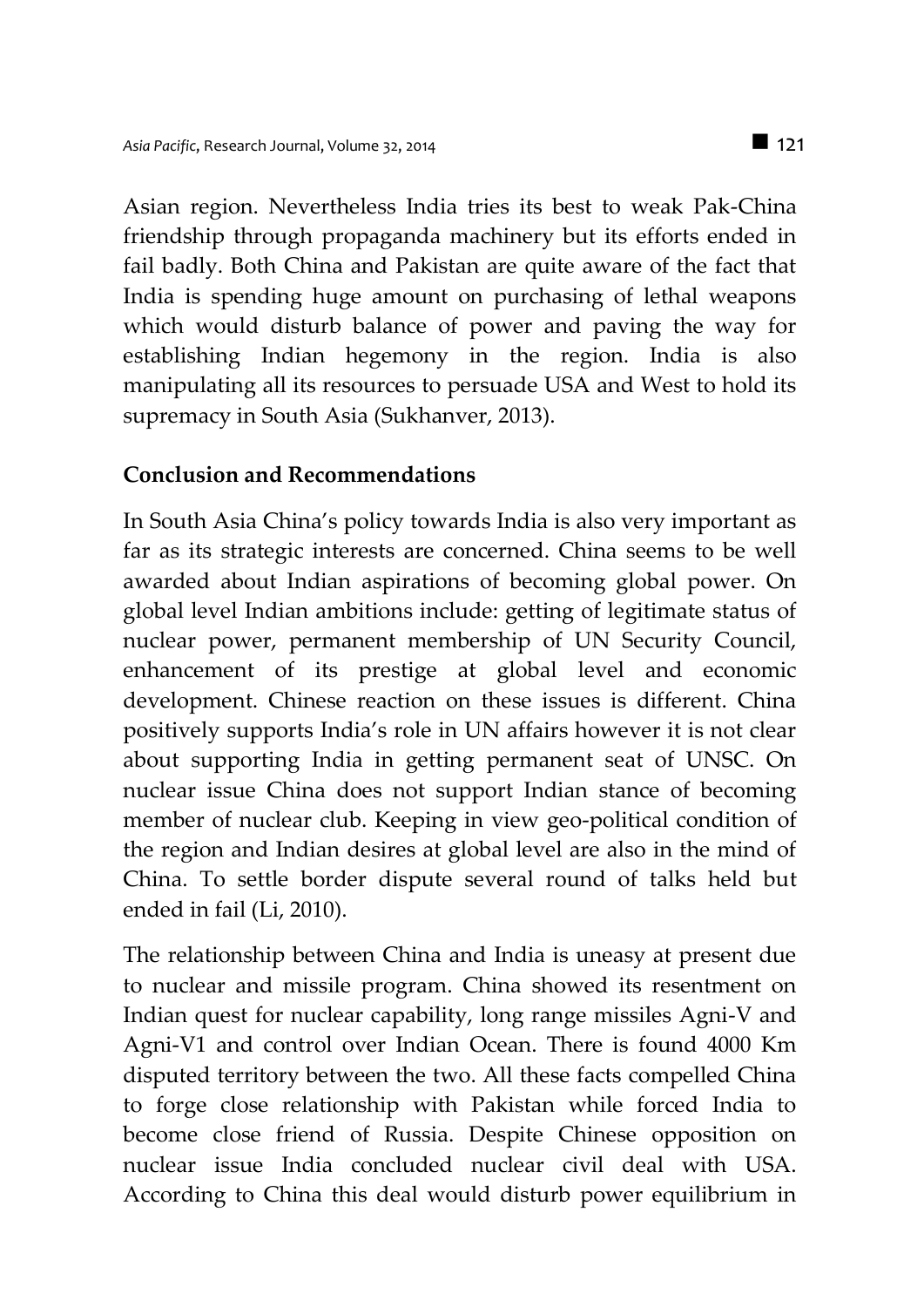the region and would lessen Chinese influence in South Asia. On the other hand Indian point of view was that this deal was necessary due to Chinese continuous support to Pakistan which had disturbed balance of power in South Asia. India showed its reservations about Chinese "String of Pearls" politics, its growing relationship with Pakistan and construction of bases in Sri Lanka, Myanmar and Bangladesh. To counter Chinese influence India cultivated good relationship with South Korea, Japan, Singapore and United States. All issues including geo-political condition of the region, oil exploration, sea route and other matters depict there is found cold war between India and China as it was between Soviet Union and United States (Basrur, 2013).

To India China's growing relationship with Pakistan is the main hurdle in good relationship of India and China. India takes Pak-China relationship to check Indian hegemony in South Asian region. Also this strategic partnership is against India. However facts show more Chinese inclination towards Pakistan than India. China has deep rooted and strategic partnership with Pakistan. There is also competition between China and India to enhance their influence among the other countries of the South Asia (Li, 2010). It becomes clear that China is very important country who is playing an important role not only in South Asia rather at the international level as well. Various factors enable it to perform this role. China has got tremendous progress in different sectors that paved the way for its gigantic role in the regional as well as international level. As far as US policy towards South Asia is concerned it revolved around US national interest. Pakistan in this region remained strong ally of USA either it was the matter of cold war or terrorism. However, facts revealed that US used Pakistan only for its national interest. On the other hand Russia always gave much importance to India in South Asia as compare to other countries of the region. India enjoyed good relationship with Russia during cold war and also after the end of cold war. It is recommended that regional politics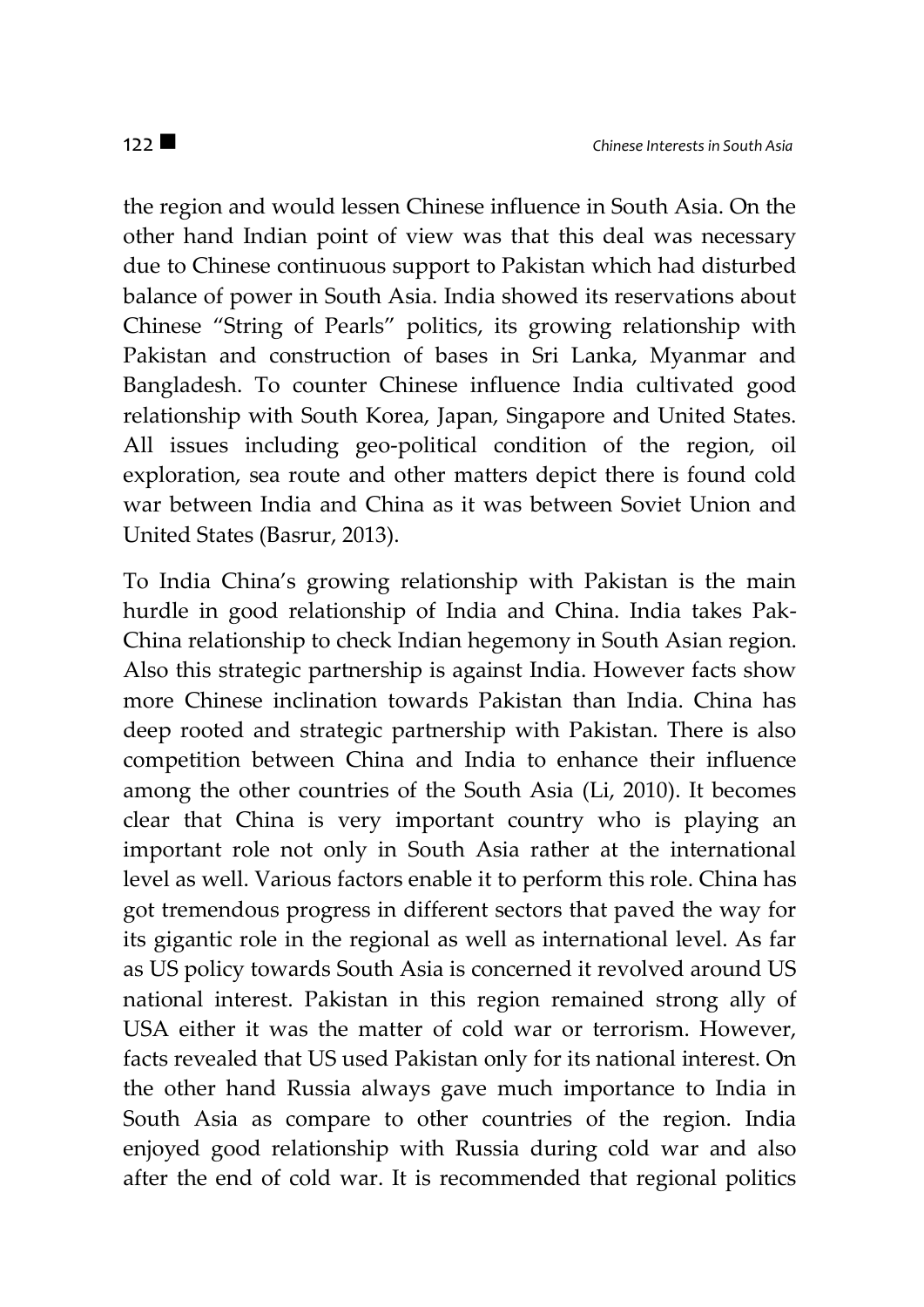should be promoted. China, Pakistan, India and other regional countries should take steps to make it economic zone like European Union. So, tax free zone will be more effective in this regard.

Pak-Russia relations could be made better if all mistakes and errors committed in past be averted. Pakistan should focus on the lost opportunities and manipulates all the resources to enhance bilateral relationship.

#### **References**

- Akhtar, S. (2012). Dynamics of USA-Pakistan Relations in the Post 9/11 Period: Hurdles and Future Prospects. *International Journal of Humanities and Social Sciences.*
- Alamgir, M. (2011). America's Interests in South Asia. *International Relations.*
- Asian Tibune. (2013). Sri Lanka- China Relations elevated to a "Strategic Cooperation Partnership".
- Basrur, R. (2013). *India and China: Nuclear Rivalry in the Making?* S. Rajaratnam School of International Studies
- Dawn. (2014). Karachi. Editoriol*.* Road to Kashgar, Pak-China Project
- Einhorn, B. (2008). Why Bhuttan Matters to India and China. *Bloomberg Businessweek*
- Fernando, S. N. (2011). *China' Relations with Sri Lanka and the Maldives: Models of Good Relations among Big and Small Countries*. Sage
- Haq, D. N. (2012). *Positive Turn in Pak-Russian Relations*. IPRI Publications
- Huasheng, Z. (2012). *China and Afghanistan: China's Interests, Stances, And Perspectives.* CSIS.
- Hussain, N. (2012). Pak-Russia Relations: Lost Opportunities and Future Options*. Journal of Political Studies.*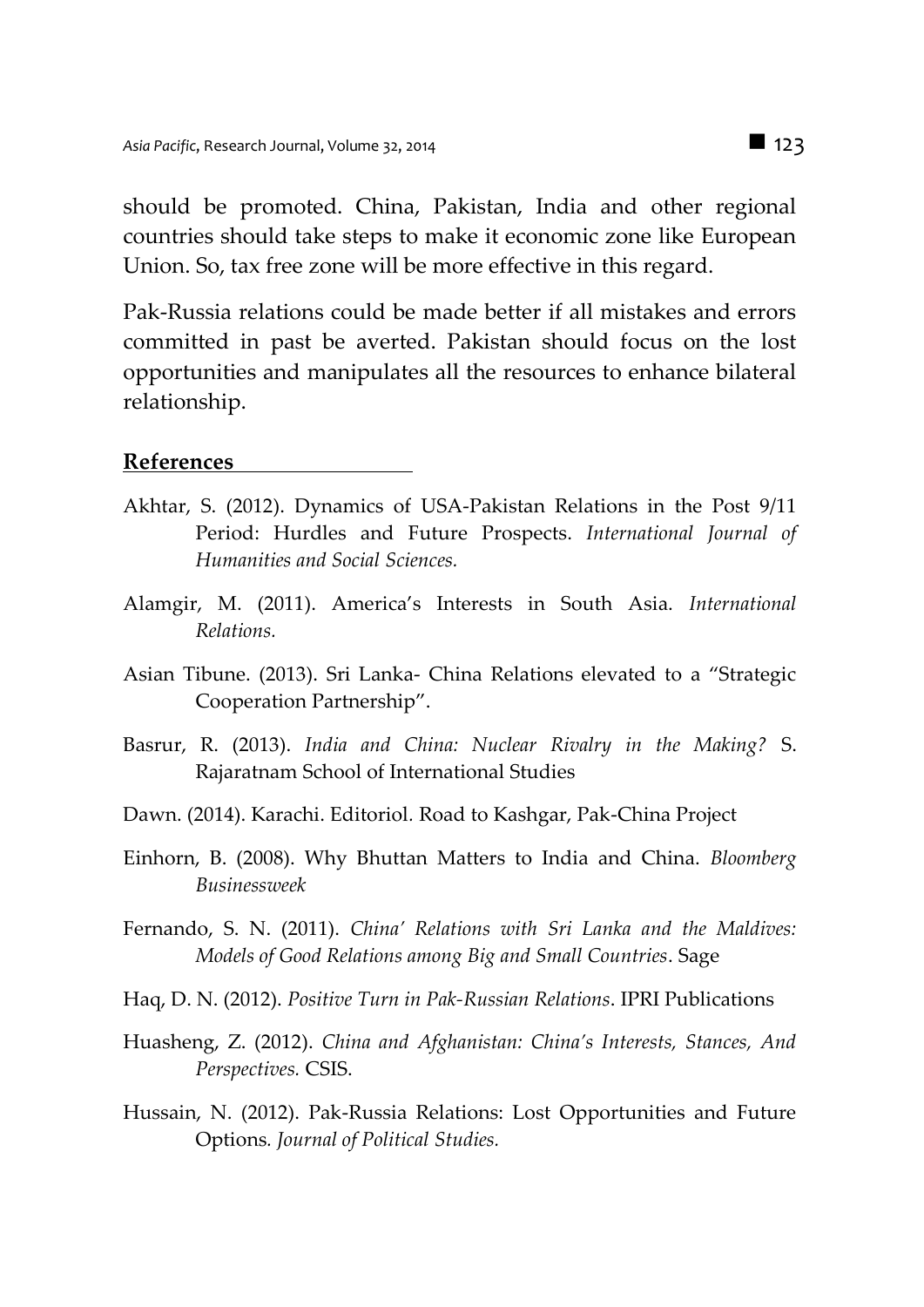- Foshko, K. (2011)*. Re-Energizing the Indian-Russian Relationship: Opportunities and Challenges for the 21st Century*. Mumbai: Indian Council on Global Relations Mumbai
- Iftikhar, M. O. (2013). Pak-China Friendship and South Asia. *Daily Times.*
- Javaid, U., & Fatima, Q. (2012). US Foreign Policy Parameters towards Pakistan and India*. Journal of Political Studies.*
- Kapila, D. S. (2003). *Bangladesh-China Defense Co-operation Agreement's Strategic Implications: An Analysis.* South Asia Analysis Group
- Khan, D. R. A. (2012). *The Pakistan-Russia Relationship: Geopolitical Shift in South and Central Asia?*. Global Research.
- Khan, J. R. (2011). *Should Pakistan Consider Learning from History?* Pakpotpourri2's Blog Group
- Kochar, G. (2013). *Nepal-China Closeness: What India Loses?* Chennai: Centre for China Studies.
- Li, Z. (2010). *China-India Relations: Strategic Engagement and Challenges*. IFRI
- Mohan, C. R. (2012). Bhuttan Buffer. The Indian Express*.*
- Nayak, P. (2005). *U.S. Security Policy in South Asia since 9/11-Challenges and Implications for the Future.* Asia-Pacific Center for Security Studies.
- Reilly, B. P. O. (2013). Nepal Claims Strategic Middle Ground. Asia Times
- Riaz, A. (2011). Indo-US Nexus after 9/11 and Security Perception of Pakistan. *Berkeley Journal of Social Sciences.*
- Scott, D. (Ed.). (2011). *Handbook of India's International Relations*. Routledge
- Smarananayake, N. (n.d). *Are Sri Lanka's Relations with China Deepening? An Analysis of Economic, Military, and Diplomatic Data.* Routledge.
- Stobdan, P. (2010). *India-Russia Strategic Partnership Common Perspectives*. New Delhi: Institute for Defense Studies and Analyses.

Sukhanver, P. A. (2013). Chinese Role in South Asia. Pakistan Observer.